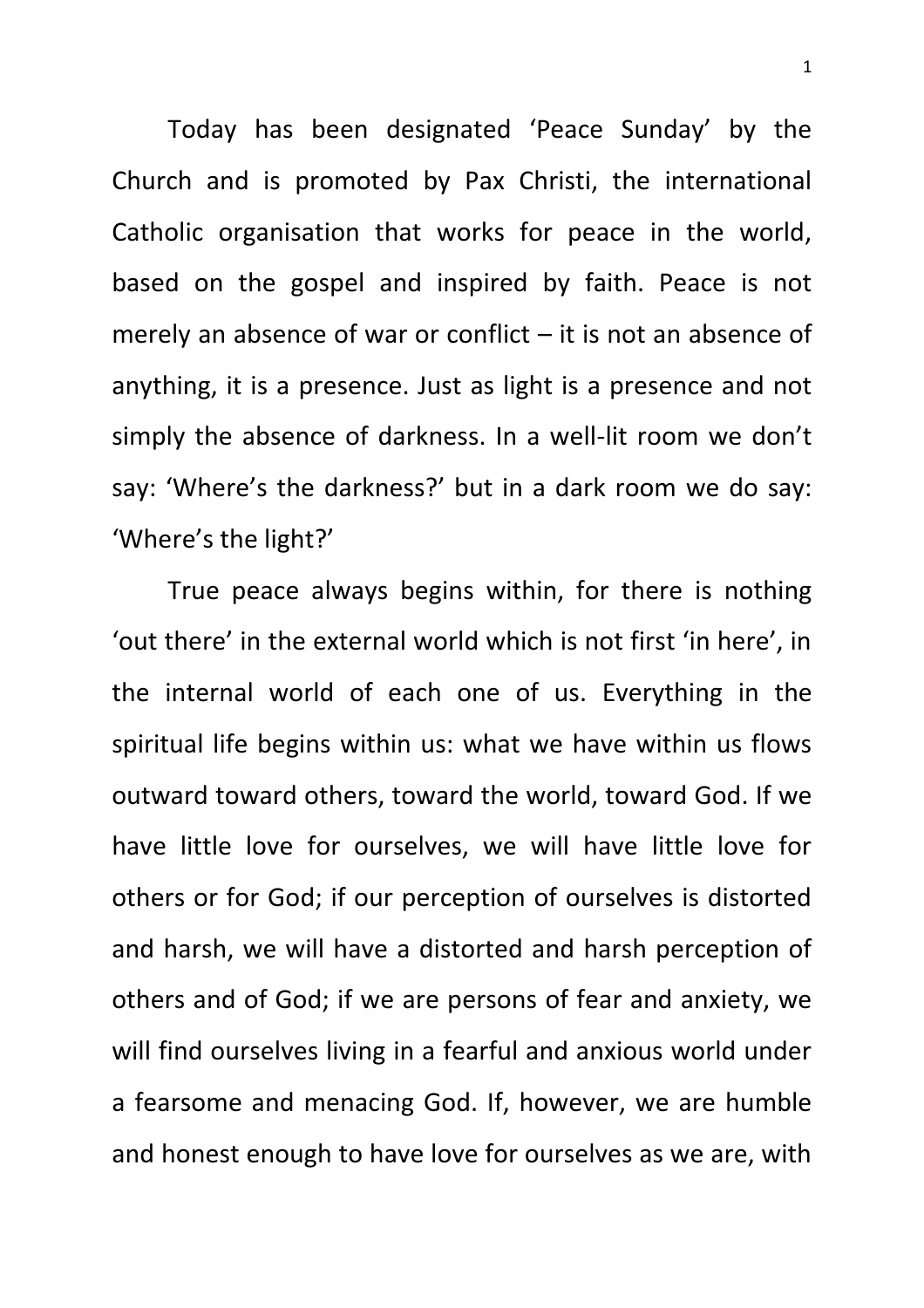all our faults and failings and unpleasantnesses – and, more importantly, if are able to *forgive ourselves* for those things – we will have a humble, honest love for others and for God. Whenever we find ourselves unbearable, we find the world unbearable; when we manage to find something loveable in ourselves, we find something loveable in the world too.

This is why the Lord Jesus told us to love our neighbour as ourselves. And he also said: "The kingdom of God is within you." (Luke 17:20). Whatever I find and know within myself, I find and know in others: the presence of Christ at the centre of me – not just my life but my existence; and the eternal light shining in my heart; and a profound sense of selfacceptance. To encounter these at the centre of myself, opens me to encounter them in others: because it is the same presence, the same light and the same self-acceptance in every being. When I know this  $-$  and try to live by it  $-1$  am no one's enemy, I am jealous of none, I am not angry with any other person I do not harbour grudges or spread gossip or judge my brothers and sisters; I am in conflict with no one. I am at peace with myself and with those around me.

I say 'acceptance' because it is the womb which gives birth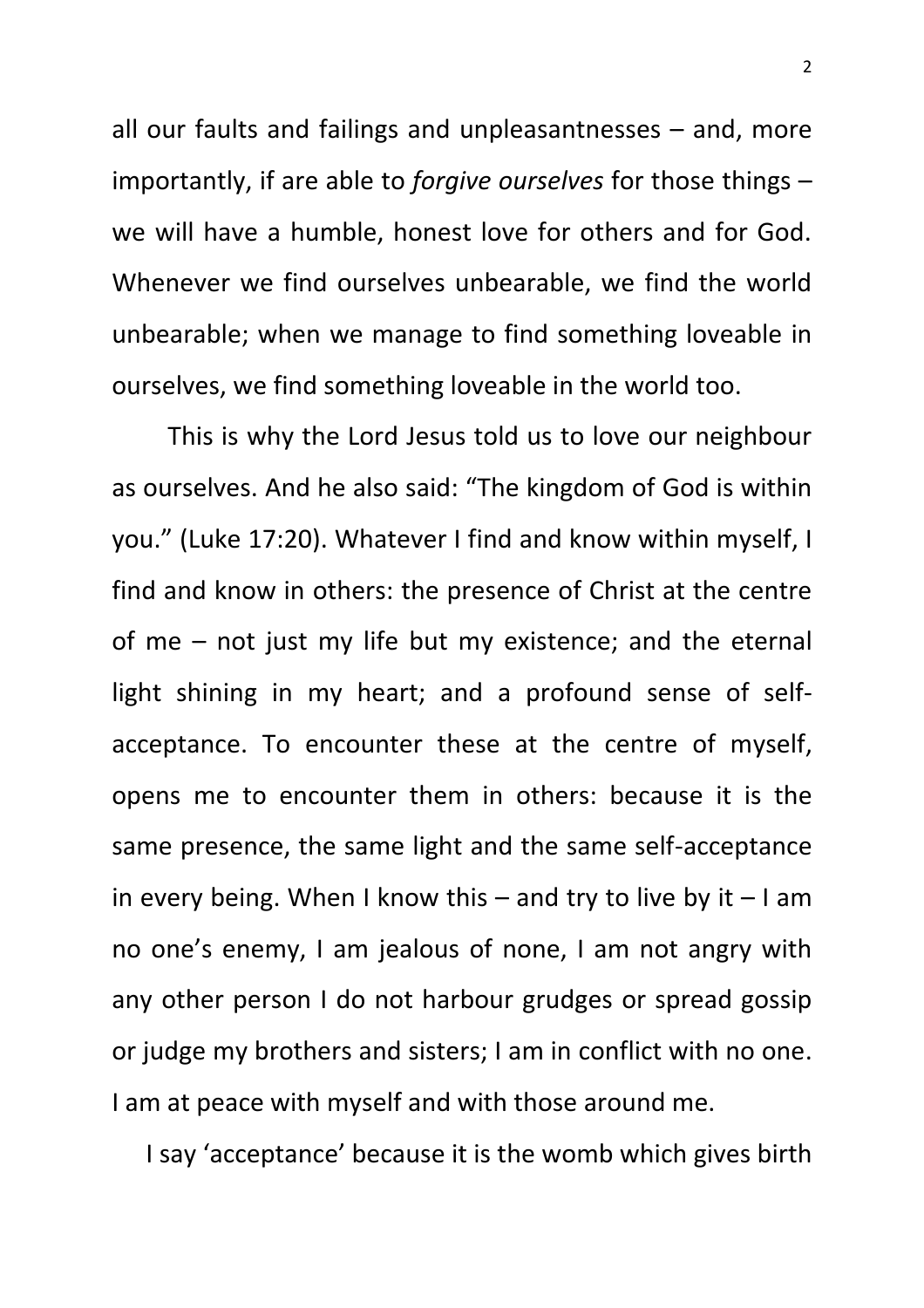to peace. To accept oneself – warts and all – enables us to accept others and the world in which we find ourselves. This is the key: *to accept what is, without judgment*. It's a strange and illogical thing that  $-$  even though I may not like it  $-1$  can accept without judgment that it's raining and I'm wet; or that it's a hot day and I'm sweating; but I cannot seem to accept the way someone else behaves because it annoys me and I want to change it according to my own liking.

What is, in any given moment, simply *is.* Peace comes from accepting things as they are, without judgment. Of course, if it *is* raining, I can open my umbrella; if it *is* hot, I can switch on the fan; if someone *is* annoying me, I can gently remove myself from their company. We can always do what needs to be done. Accepting what *is,* doesn't mean staying wet or sweaty or annoyed – it simply means *not judging* what is, not wanting to change it according to my liking. This means *not getting angry or resentful at what is.* Do something about it if you need to, but don't resent it.

Peace is to be found at the centre of our being. It radiates from there onto others and into the world. We are like monstrances, exposing the peace of Christ on the altar of our